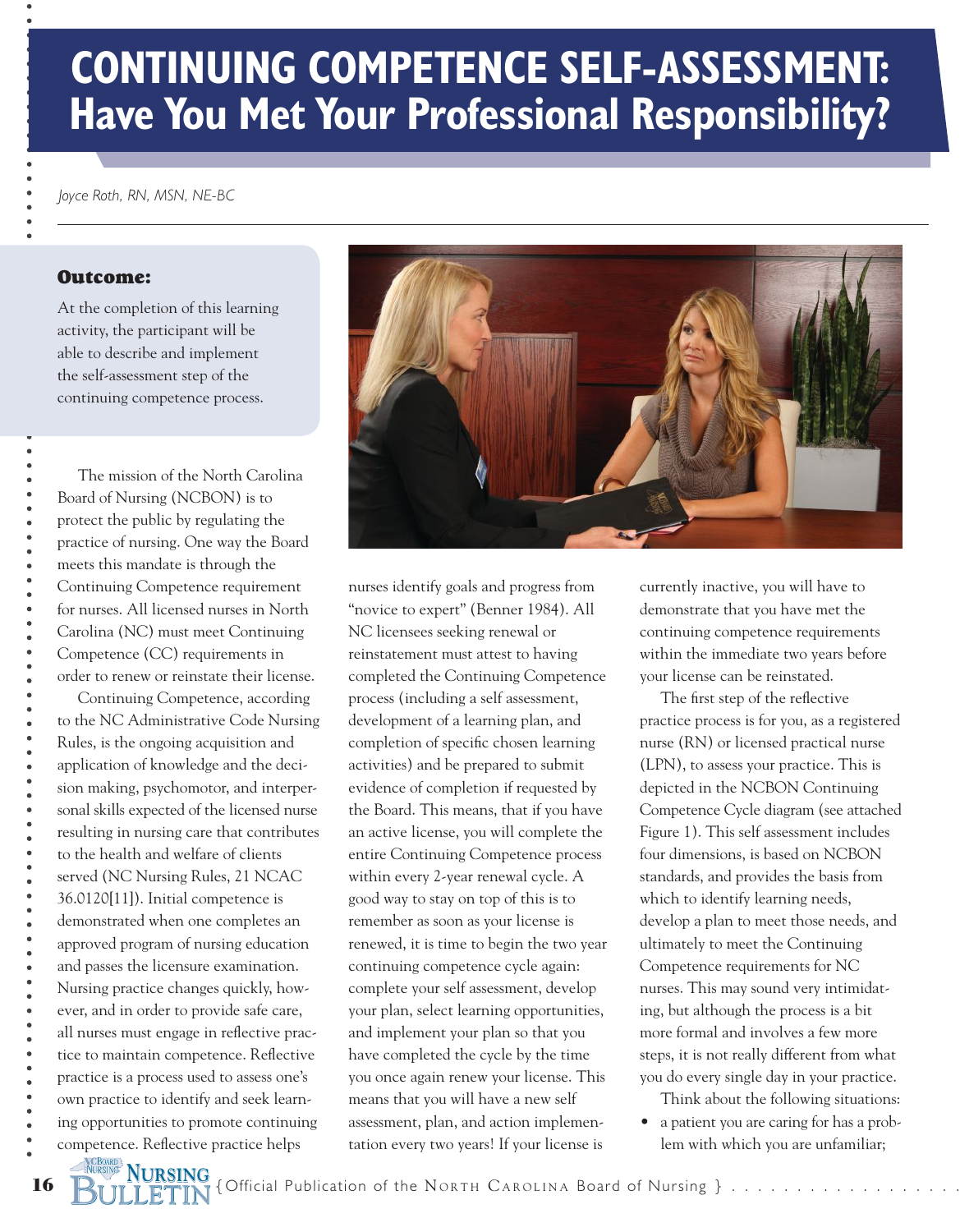- a medication has been ordered that you have never given before and about which you don't know anything;
- you will need to use a new, unfamiliar piece of equipment for patient care;
- you have moved to a new specialty of practice, or a new patient population is now part of your clinical area;
- you are part of a team examining a process, but do not have all of the information you need to participate fully; or,
- you are a faculty member who has been asked to teach using a new methodology.

 What is the first thing that you do in every one of these situations? Right! You do a self assessment of what you need to know!

 Now that you see how self assessment is part of your practice every day, let's look at the specific self assessment steps for NCBON-required Continuing Competence. This self assessment includes four dimensions of nursing practice that are applicable in all practice settings and roles. The dimensions are founded in NC nursing law and rules and are general in nature, allowing them to be applicable regardless of your specific nursing practice setting or role. When selecting standards that apply to your area of practice, you may also consider professional or specialty organization standards or agency policies. Your performance evaluation and feedback from your colleagues or manager may be other resources to help you complete a self assessment. The NCBON has created four worksheets to assist you as you examine the self assessment dimensions. Each worksheet includes broad statements that you need to rate in terms of your own practice. The possible ratings for each statement are from "1" (novice) to "5" (expert). Only you will see this self assessment, and it is important that you are honest in your rating as your self assessment will be the basis for your learning plan. Keep in mind that often it is difficult to honestly assess oneself, and you will need to thoughtfully consider the items on the worksheets so that you do not rate yourself too high or too low. Once you complete all four of the worksheets, you will use this information to identify areas of your practice that are strong, and areas where you would like to improve or gain additional knowledge and/or experience. This will lead you to the next step in the Continuing Competence process (development of a learning plan), but that is beyond what will be discussed in this article. The link for accessing each of the self assessment worksheets is included with each individual dimension discussion below so that you can pull them up now on your computer and/or print them off for use as you complete this exercise.

Let's examine the four dimensions, one at a time.

• **DIMENSION ONE: Professional Responsibility** (https://www.ncbon.com/vdownloads/self-assessment/ self-assessment-dimension1.pdf).

 This dimension examines your knowledge and understanding of your responsibility and accountability for ensuring that your practice, behaviors, and conduct meet the standards of the profession and comply with the NC Nursing Practice Act. On this worksheet you are asked to rate items related to the NC Law and Rules governing nursing practice, policies relevant to your practice setting, safely accepting an assignment and providing care, and seeking advice or guidance when uncertain. Take a few moments now to reflect upon these components and complete this worksheet for Dimension One.

• **DIMENSION TWO: Knowledge Based Practice** (https://www.ncbon.com/vdownloads/self-assessment/ self-assessment-dimension2.pdf).

 This dimension examines your knowledge and understanding of your responsibility and accountability for having the knowledge and skills necessary to provide safe, competent nursing practice. On this worksheet you are asked to rate items related how you gain and use knowledge, how you remain current in your practice, how you share knowledge with others, and how you use technology in your practice. Take a few moments now to reflect upon these components and complete the worksheet for Dimension Two.

• **DIMENSION THREE: Legal-Ethical Practice** (https://www.ncbon.com/vdownloads/self-assessment/ self-assessment-dimension3.pdf).

 This dimension examines your understanding of the legal and ethical aspects of your practice. Here you are asked to rate items related to your knowledge of required NCBON reporting situations, client advocacy responsibilities, maintaining confidentiality, assuring professional boundaries, your role in creating or supporting a professional healthcare environment, and identification of alternate approaches to maximize outcomes for clients. Take some time now to reflect upon these components and complete this worksheet for Dimension Three.

• **DIMENSION FOUR: Collaborative Practice** (https://www.ncbon.com/vdownloads/self-assessment/ self-assessment-dimension4.pdf).

 This dimension examines your understanding of your responsibility to maintain safe, effective nursing care in collaboration with clients, significant others, and other health care providers. You are asked to rate the way that you are able to communicate and collaborate with others, maintain accountability for your assignment, maintain sensitivity to the client(s) and provide care that meets individual needs, and include appropriate teaching in your care. You are also asked to look at the effectiveness of your interactions with clients and health team members. Take a few moments now to reflect upon these components and complete this last worksheet for Dimension Four.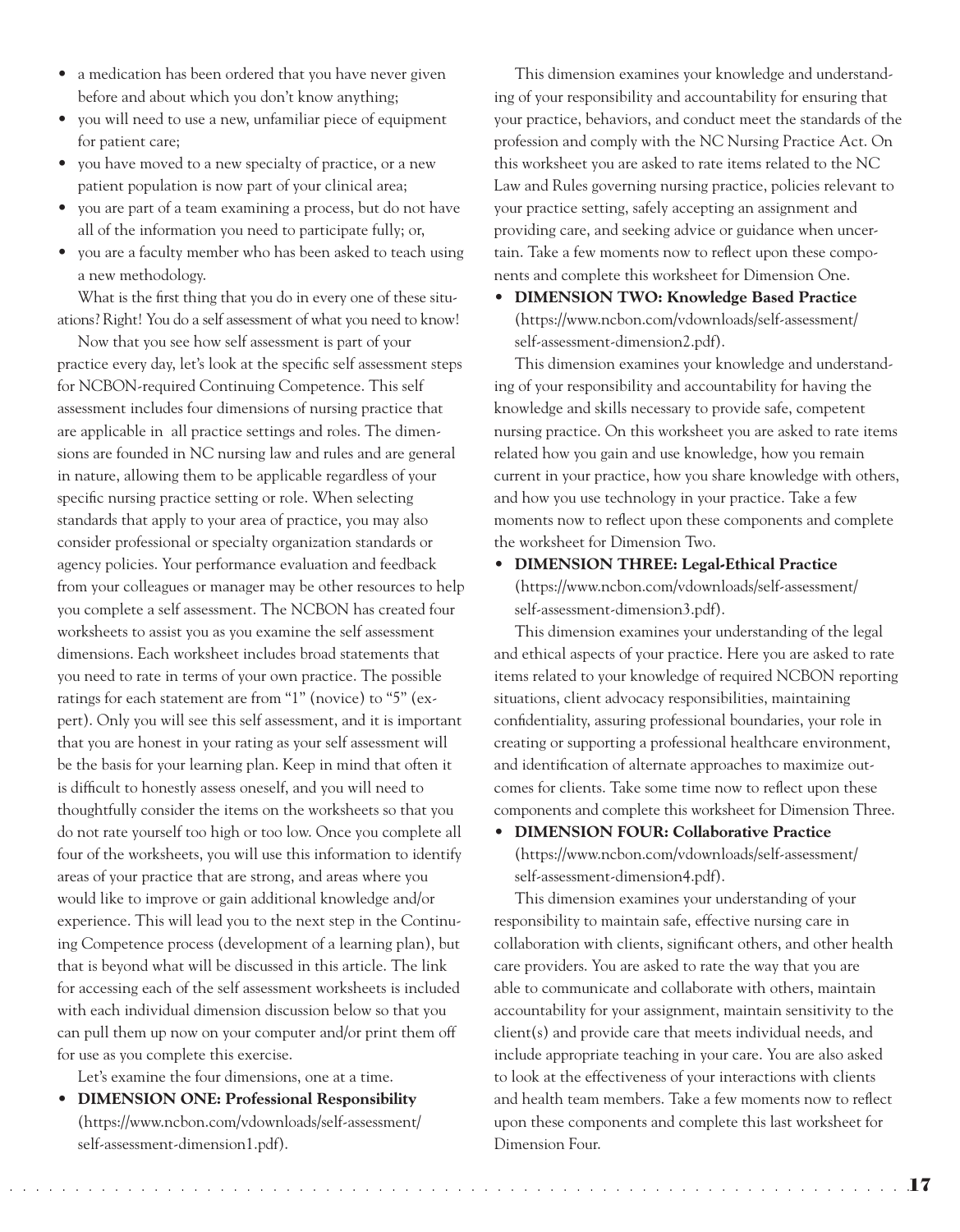

 Now that you have completed the four worksheets, here are the next steps in your self-assessment process:

• Using your worksheets, identify areas where you feel strong in your practice. Is there anything in these areas that you want to make even stronger? Do you want to consider ways that you can share your areas of strength with other nurses?

**NURSING**

• Using your worksheets, identify areas where you have opportunities to improve your knowledge and/or skill, or where you are uncomfortable in your nursing practice. Are there any areas that could potentially cause you to provide care that is not of the highest quality, or is actually unac ceptable or unsafe?

- Talk with your peers if you are com fortable asking for feedback. If you do not want to ask directly, think back have you gotten any feedback from your peers about areas where you were strong, or areas that could use some improvement? Do these areas coincide with your self-assessment?
- Talk with your manager or look at your last performance evaluation. What areas were identified as strong? Which areas need some improve ment? Do these areas match your self-assessment?
- Think about your area of practice, the clients you care for, and any goals you have for yourself (for example, are you planning to become certified in a specialty?).
- Are you a supervisor, manager, or nursing administrator? If so, did you reflect upon your broader responsi bilities as you addressed each of the four worksheets? Did you reflect upon how you impact and assure safe client care in your role? Did you think about leadership and organizational development knowl edge and skills? If not, return to the worksheets and reflect again with these issues in mind.

| <b>LEARNING PLAN OPTIONS</b>                   |                  |                  |                       |                                                                 |                    |                         |                          |
|------------------------------------------------|------------------|------------------|-----------------------|-----------------------------------------------------------------|--------------------|-------------------------|--------------------------|
| <b>SELECT ONE OF THE LEARNING PLAN OPTIONS</b> |                  |                  |                       |                                                                 |                    |                         |                          |
| 1) NATIONAL                                    | 2) 30 CONTACT    | 3) COMPLETION    | 4) COMPLETION         | 15 CONTACT HOURS ALONG WITH ONE OF THE FOLLOWING OPTIONS (5-8): |                    |                         |                          |
| <b>CERTIFICATION</b>                           | <b>HOURS OF</b>  | OF A BOARD       | OF A MINIMUM OF       | 5) COMPLETION                                                   | 6) AUTHORING       | 7) DEVELOPING AND       | <b>8) 640 HOURS OF</b>   |
| OR RE-                                         | <b>CONTINUED</b> | <b>APPROVED</b>  | <b>TWO SEMESTER</b>   | OF A NURSING                                                    | OR CO-             | <b>CONDUCTING A</b>     | <b>ACTIVE PRACTICE</b>   |
| <b>CERTIFICATION</b>                           | <b>EDUCATION</b> | <b>REFRESHER</b> | <b>HOURS OF POST-</b> | PROJECT AS                                                      | <b>AUTHORING A</b> | <b>NURSING</b>          | <b>WITHIN PREVIOUS 2</b> |
| <b>BY A NATIONAL</b>                           |                  | <b>COURSE</b>    | <b>LICENSURE</b>      | <b>PRINCIPAL</b>                                                | NURSING-           | <b>CONTINUING</b>       | <b>YEARS</b>             |
| <b>CREDENTIALING</b>                           |                  |                  | <b>ACADEMIC</b>       | <b>INVESTIGATOR</b>                                             | <b>RELATED</b>     | <b>EDUCATION</b>        |                          |
| <b>BODY</b>                                    |                  |                  | <b>EDUCATION</b>      | OR CO-                                                          | ARTICLE,           | PRESENTATION OR         |                          |
| <b>RECOGNIZED BY</b>                           |                  |                  | <b>RELATED TO</b>     | <b>INVESTIGATOR</b>                                             | PAPER, BOOK        | <b>PRESENTATIONS</b>    |                          |
| THE BOARD                                      |                  |                  | <b>NURSING</b>        | <b>TO INCLUDE</b>                                               | OR BOOK            | <b>TOTALING A</b>       |                          |
|                                                |                  |                  | <b>PRACTICE</b>       | <b>STATEMENT OF</b>                                             | <b>CHAPTER</b>     | <b>MINIMUM OF FIVE</b>  |                          |
|                                                |                  |                  |                       | PROBLEM,                                                        |                    | CONTACT HOURS,          |                          |
|                                                |                  |                  |                       | <b>PROJECT</b>                                                  |                    | <b>INCLUDING</b>        |                          |
|                                                |                  |                  |                       | OBJECTIVES,                                                     |                    | <b>PROGRAM</b>          |                          |
|                                                |                  |                  |                       | METHODS,                                                        |                    | <b>BROCHURE OR</b>      |                          |
|                                                |                  |                  |                       | <b>DATE OF</b>                                                  |                    | COURSE SYLLABI,         |                          |
|                                                |                  |                  |                       | <b>COMPLETION</b>                                               |                    | <b>OBJECTIVES, DATE</b> |                          |
|                                                |                  |                  |                       | <b>AND SUMMARY</b>                                              |                    | <b>AND LOCATION OF</b>  |                          |
|                                                |                  |                  |                       | OF FINDINGS                                                     |                    | PRESENTATION, AND       |                          |
|                                                |                  |                  |                       |                                                                 |                    | <b>APPROXIMATE</b>      |                          |
|                                                |                  |                  |                       |                                                                 |                    | <b>NUMBER OF</b>        |                          |
|                                                |                  |                  |                       |                                                                 |                    | <b>ATTENDEES</b>        |                          |

**18 ALASSING IS FOURSING** (Official Publication of the NORTH CAROLINA Board of Nursing } .